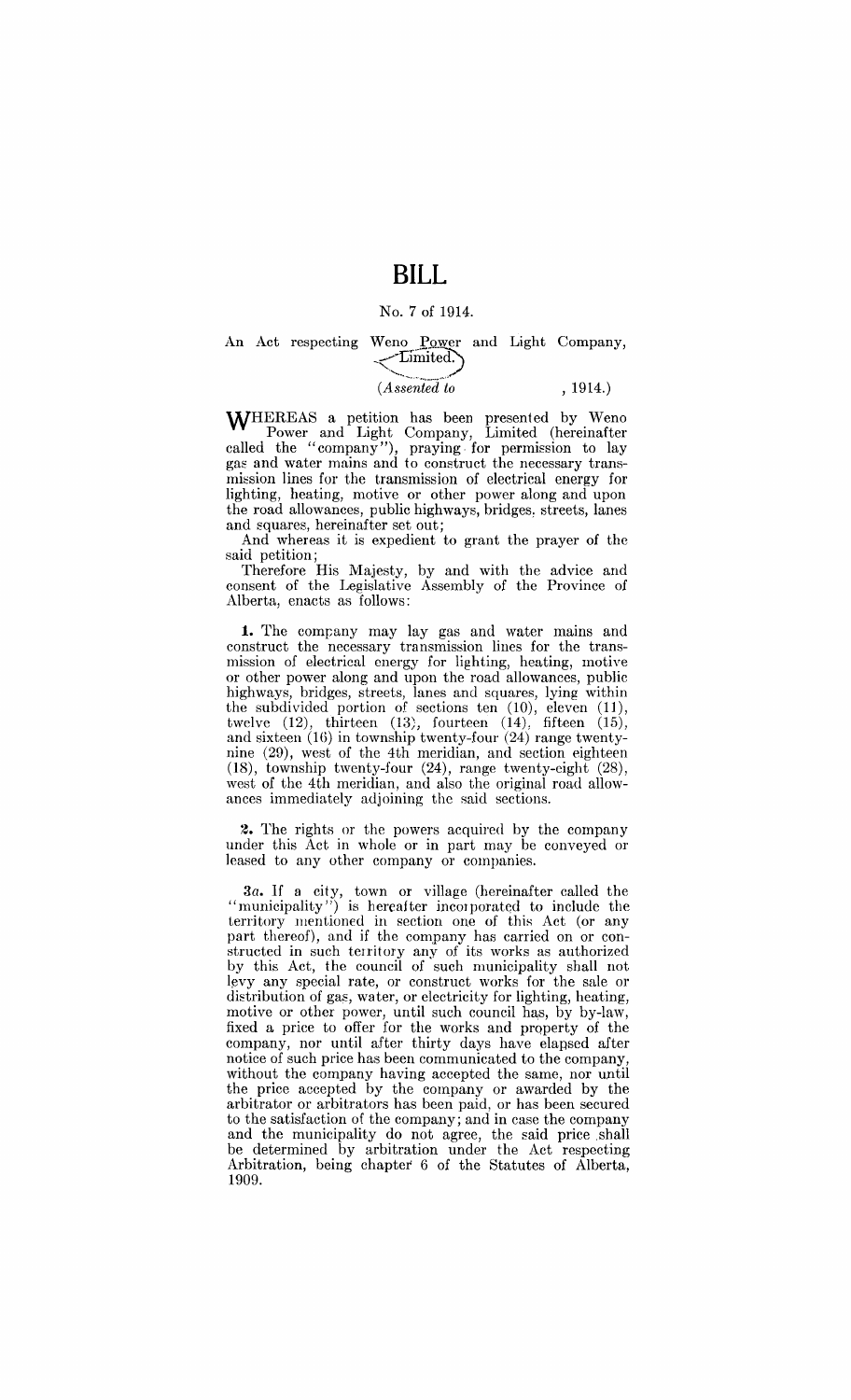3b. In any arbitration to determine the price to be paid for the works and property of the company, the arbitrator or arbitrators shall determine the actual value of such works and property having regard to what the same would cost if the works should be then constructed or the property then bought making due allowance for deterioration and wear and tear, and making all other proper allowances, but not allowing anything for prospective profits or franchise and shall increase the amount so ascertained by ten per cent. thereof, and such increased amount shall be the amount which the arbitrator or arbitrators shall award as the price to be allowed for the said works and property.

*3c.* If within one month after the company and municipality have been notified of the award the municipality shall give notice in writing'to the company that they will not accept the terms thereof their offer may be withdrawn provided they first pay all costs of the reference and award, and provided also that in the event of such withdrawal the municipality shall not until after the expiration of two years from such withdrawal be entitled to again avail themselves of the provisions of this Act respecting arhitration,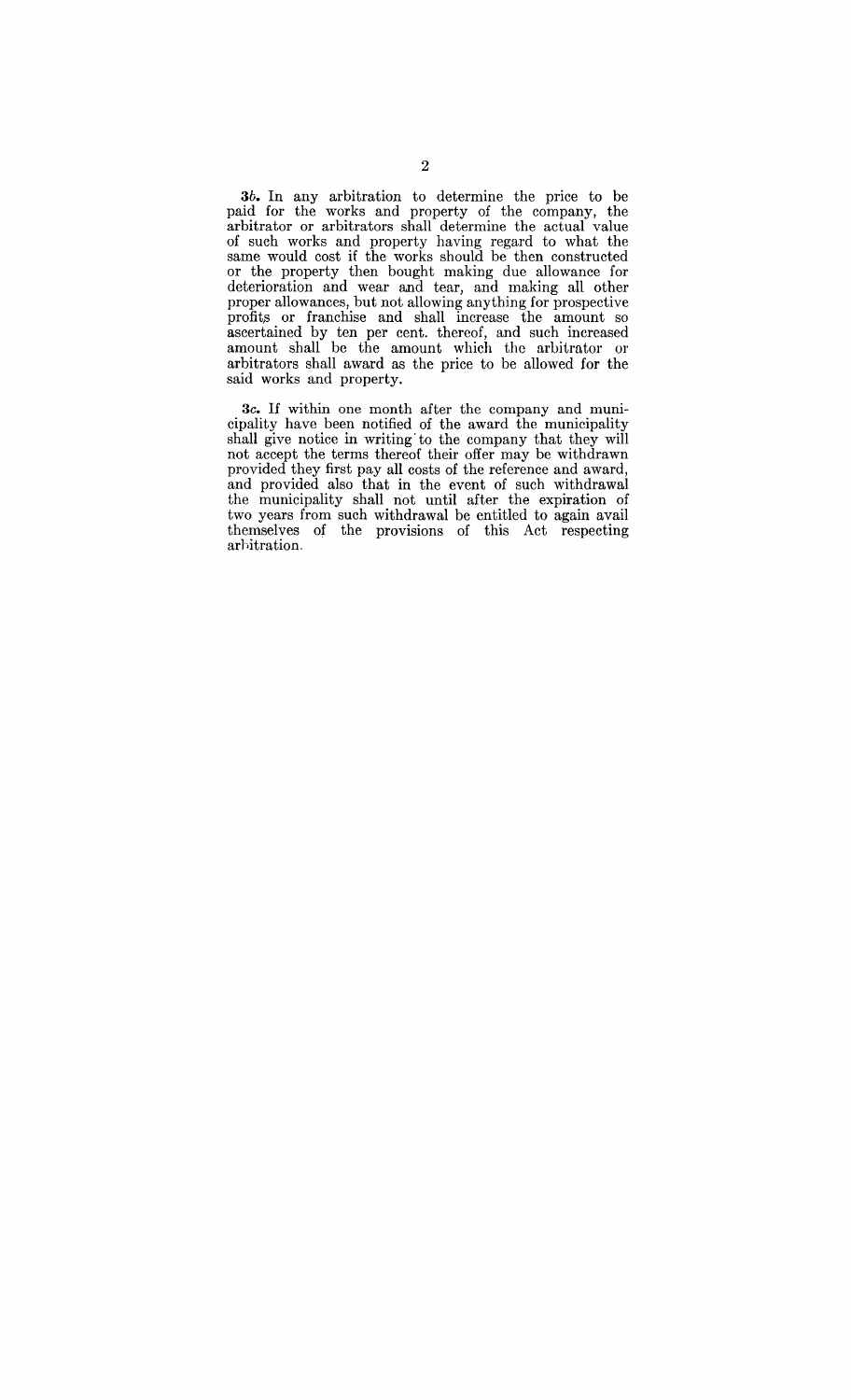No. 7  $\qquad \qquad$ 

## SECOND SESSION THIRD LEGISLATURE

5 GEORGE V

 $1914.5$ 

#### BILL

An Act respecting Weno Power and Light-Company, Limited.

Received and read the

First time...

 $\sim 10$ 

 $=$ 

Third time................

EDMONTON: J. W. JEFFERY, Government Printer A.D. 1914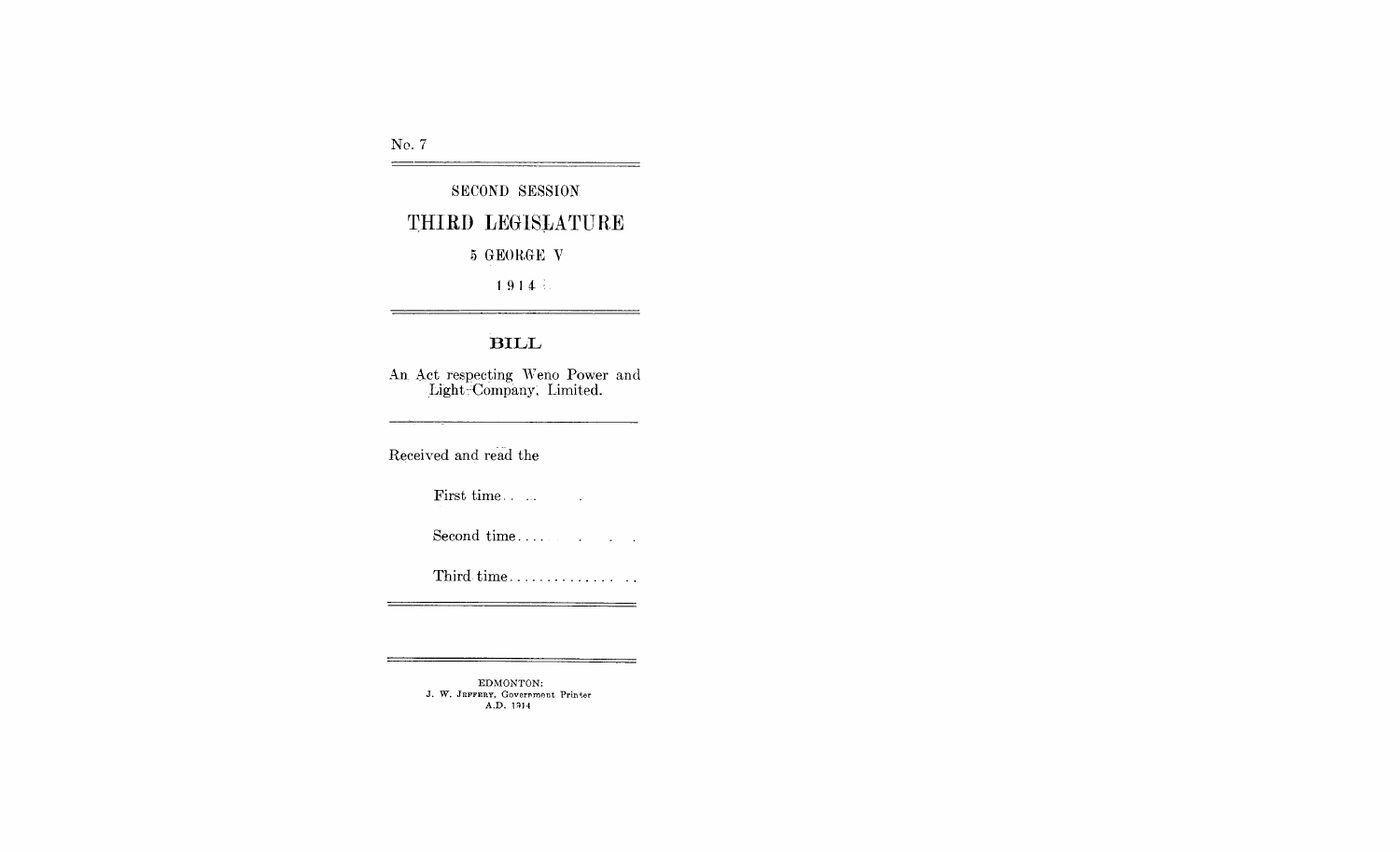same into various commercial commodities, and use, lease, sell or otherwise dispose of the same for the benefit of the company;

(d) Purchase, take on lease, or otherwise acquire, own, hold, cultivate, improve, lease, mortgage, sell, exchange, or otherwise dispose of and otherwise turn to account, lands, real estate and personal property of every kind, and any estate or interest therein, and commercially deal with the same;

(e) Acquire, construct, erect, lay down, drill, maintain, enlarge, alter, work and use all such lands, buildings, erections, derricks, easements, gas and other works, wells, reservoirs, machinery, plant, stock, pipes, pipe lines, lamps, motors, fittings, meters, apparatus, equipment, material and things, and supply all such materials, products and things as may be necessary, incident or convenient in connection with the acquisition, production, use, storage, regulation, measurement, supply, piping and distribution, purchase and sale of and other dealing in all or any of the products of the company;

(f) Acquire, construct, lay down, establish, fix, carry out and maintain all power houses, buildings, erections, works, generating stations, sub-stations, cable, wires, lines, poles, accumulators, lamps, apparatus, machinery, equipment, and things necessary or convenient for the carrying out of the objects hereby granted and conferred, and acquire, generate, accumulate, distribute, supply and deal in electricity and natural or artificial gas, for light, heat, power, or any other purposes whatsoever, and light cities, towns, villages, or other municipalities, streets, houses, buildings and places, both public and private;

*(g)* Carryon the business of electricians, mechanical engineers and manufacturers and workers and dealers in electricity, natural or artificial gas or other fule products, motive power, heat and light, and any business in which the application of electricity, gas or any power, like or otherwise, is or may be convenient, useful or ornamental, and manufacture, sell and lease to other corporations and to public and private consumers of light, heat or power, all goods, wares, merchandise, property and substances now used in the production thereof, or incidental thereto, or that hereafter may be invented, discovered or become known therein, and manufacture, contract for and furnish light, heat and power to other corporations, persons and firms, public and private;

 $(h)$  Enter into any contract, agreement, and arrangements with any federal, territorial, provincial, municipal, civic or local authorities, or with any railway company that may seem eonducive to the company's objects or any of them, and to obtain from any such authority or company, property, franchises, rights, privileges or concessions which the company may think is desirable to obtain, and to carry out, adopt, exercise and comply with sueh contracts, agreements and arrangements, franchises, rights, privileges and concessions;

(i) Purchase stock in or take over any incorporated company, association or syndicate, carrying on or formed for the purpose of carrying on, in whole or in part, any of the objects for which this company is incorporated;

(j) Accept stock or shares in or the bonds, mortgages, debentures, or other security of any other company in payment or part payment for any services rendered or for any sale made to or debt owing from any such company.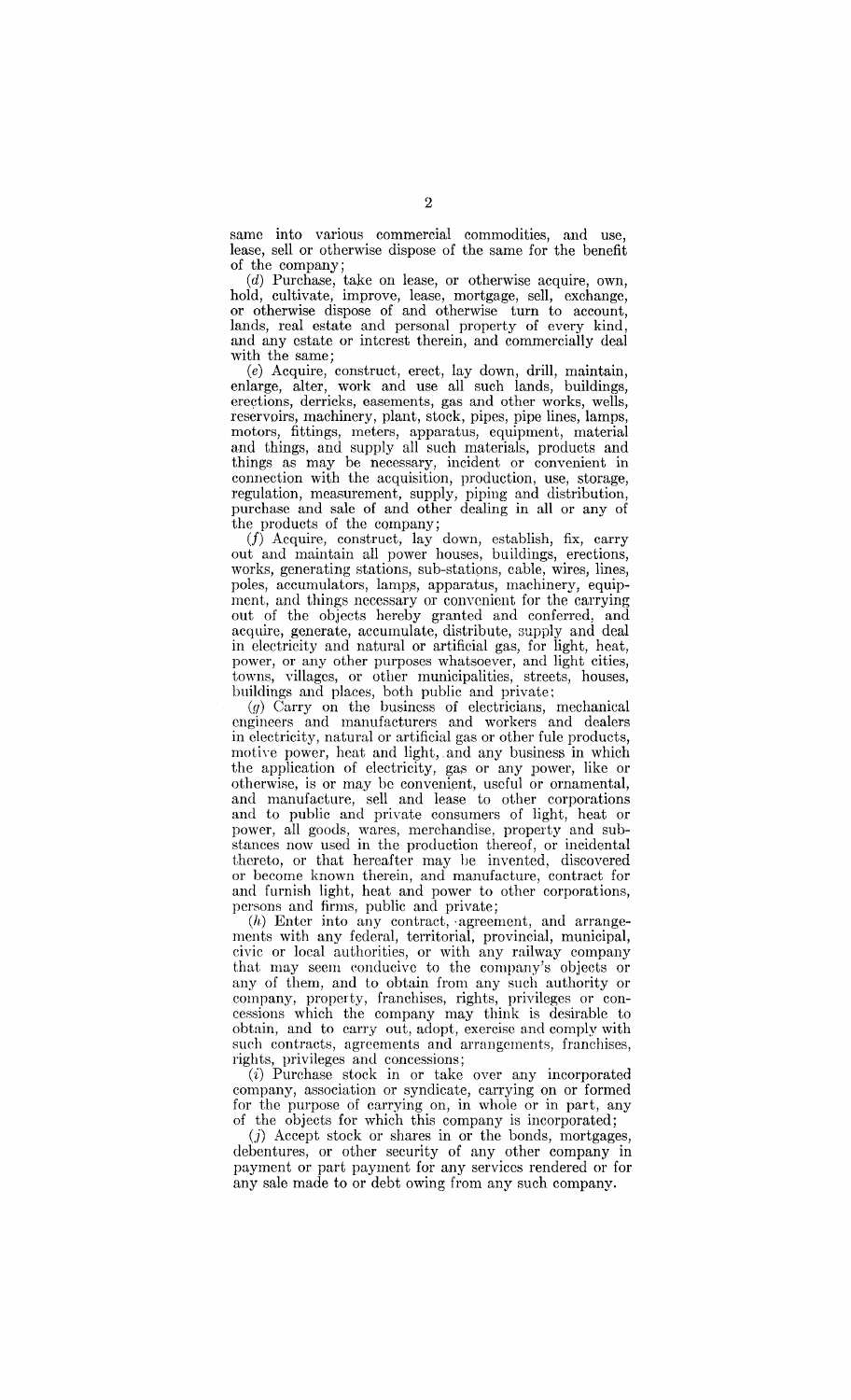**4.** The company may lay gas mains and construct the necessary transmission lines for the transmission of electrical energy for lighting, heating, motive, or other power in particular along and upon the road allowances, public highways, bridges, streets, lanes and squares lying within sections ten (10), eleven (11), twelve (12), thirteen (13), fourteen (14), fifteen (15) and sixteen (16) in township twenty-four (24), range twenty-nine (29), and section eighteen (18) in township twenty-four (24), range twentyeight (28), west of the fourth meridian, and also the original road allowance immediately adjoining the said sections, the consent and approval of the Minister of Public Works first having been obtained before construction of any of its works on the said road allowances, public highways, etc., are commenced; provided that the rights and privileges by this clause granted to the company over the said road allowances, public highways, etc., shall terminate on the expiration of fifteen years from the day on which this Act is assented to.

*5a.* If a city, town, village or rural municipality (hereinafter called the "municipality") is hereafter incorporated to include the territory mentioned in section four (4) of this Act (or any part thereof), and if the company has carried on or constructed in such territory any of its works as authorized by this Act, the council of such municipality shall not levy any special rate, or construct works for the sale or distribution of gas, or electricity for lighting, heating, motive or other power, until such council has, by by-law, fixed a price to offer for such works and property of the company, nor until after thirty days have elapsed after notice of such price has been communicated to the company, without the company having accepted the same, nor until the price accepted by the company or awarded by the arbitrator or arbitrators has been paid, or has been secured to the satisfaction of the company; and in case the company and the municipality do not agree, the said price shall be determined by arbitration under the *Act respecting Arbitration,* being chapter 6 of the Statutes of Alberta, 1909, or any amendments thereto.

*5b.* In any arbitration to determine the price to be paid for the works and property of the company, the arbitrator or arbitrators shall determine the actual value of such works and property having regard to what the same would cost if the works should be then constructed or the property then bought, making due allowance for deterioration and wear and tear, and making all other proper allowances, but not allowing anything for prospective profits or franchise and shall increase the amount so ascertained by ten per cent. thereof, and such increased amount shall be the amount which the arbitrator or arbitrators shall award as the price to be allowed for the said works and property.

*5c.* If within one month after the company and municipality have been notified of the award the municipality shall give notice in writing to the company that they will not accept the terms thereof, their offer may be withdrawn; provided they first pay all costs of the reference and award, and provided also that in the event of such withdrawal the municipality shall not until after the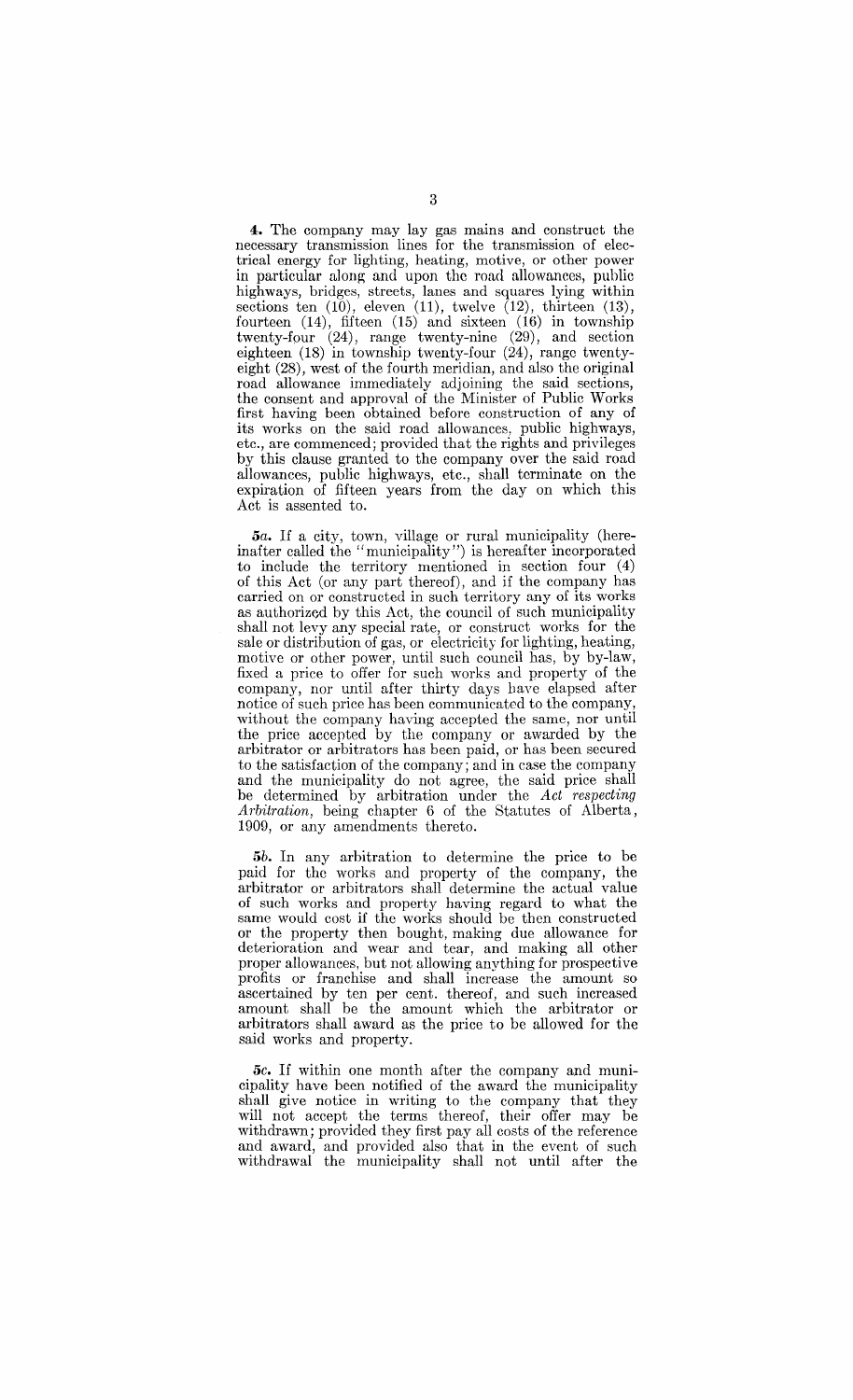expiration of two years from such withdrawal be entitled to again avail themselves of the provisions of this *Act respecting Arbitration.* 

**6.** The company's rates shall be reasonable and shall be subject to the approval of the Minister of Municipal Affairs; provided however, that the said Minister shall not have the right to insist upon such rates as will prevent the company operating its works at a fair profit; but it shall be his privilege to exact from the company the imposition of reasonable rates only, and for the purpose of determining what are reasonable rates regard shall be had as to the number of persons using the company's gas or electricity and the area over which the company's works are at the time extended.

7. The company shall connect with its gas mains or electrical transmission lines or either of them any building erected on property adjoining which such gas mains or electrical transmission lines are constructed, either in or along the street, avenue, or lane on which the said property immediately fronts or abuts, upon the proper person signing the company's application therefor and paying the expenses of such connection and of the installation of the proper pipes or wires as the case may be:

Provided always that the Minister of Municipal Affairs shall have the power to determine the rights granted and conferred to the company over the highways, road allowances, streets, lanes, etc., set out in section 4 hereof, if the company does not in his opinion comply with the terms of this section within a period of  $\sin (6)$  months after any proper application has been made and the conditions pursuant to the terms of this section complied with by such applicant.

**8.** The persons mentioned by name in the first section of this Act are hereby constituted provisional directors of the said company.

**9.** The capital stock shall be one hundred thousand dollars (\$100,000), divided into one thousand (1,000) shares of one hundred dollars (\$100) each, and may be called up by the directors from time to time as they deem necessary, but no one call shall exceed ten per cent. on the share subscribed, and no call shall be made without at least thirty days' notice having been given to the subscriber.

**10.** The annual general meeting of the shareholders shall be held on the last day of January in each year, or on the succeeding day in the event of that date falling on a holiday; provided that the directors may change the date of such general meeting from time to time by giving thirty days' notice of any such change.

**11.** At such meeting the subscribers for the capital stock assembled, who have paid all calls due on their shares, shall choose not less than five (5) nor more than twelve (12) persons to be directors of the company, one or more of whom may be paid directors of the company.

**12.** The company may borrow, raise or secure the payment of money in such a manner as the company shall think fit and in particular may mortgage, pledge or hypothe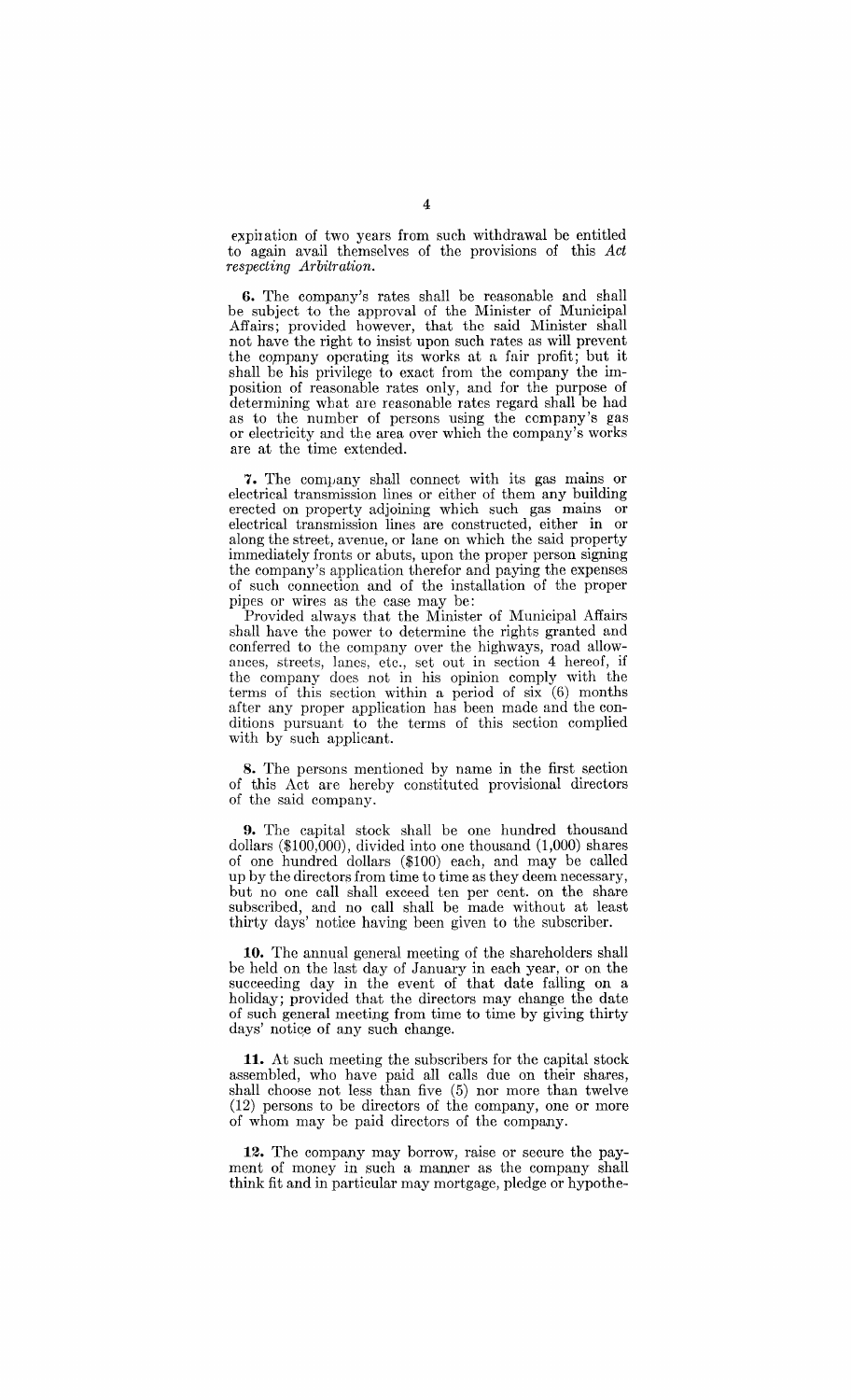cate its real and personal property, or issue debentures or debenture stock, perpetual or otherwise, charged upon all or any of the company's property (both present and future), (including its uncalled capital), and may purchase, redeem or pay off any such securities; may sign bills, notes, contracts and other evidence of or security for money borrowed or to be borrowed by it, and may pledge debentures as security for temporary loans.

**13.** The company shall have power to make and formulate by-laws for the internal management of the affairs of the company and the duties of the officers thereof, to be approved and adopted at a special general meeting of the shareholders of the company.

**14:.** The company may increase its capital stock from time to time to an amount not exceeding one million dollars (\$1,000,000), by resolution of the directors, sanctioned by a two-thirds vote of a general meeting of the shareholders, duly called for that purpose, and by filing with the registrar of joint stock companies a certified copy of such resolution, accompanied by such fee as would require to be paid for the increase of capital of a company under *The Companies Ordinance.* 

**15.** In the event of the property and assets of the said company being insufficient to liquidate its debts, liabilities and engagements the shareholders shall be liable for the deficiency, but to no greater extent than the amount of the balance remaining unpaid upon their respective shares in the capital stock.

**16.** The company may enter into an agreement with any other company for conveying or leasing to such company or companies, in whole or in part any of the works of the company, hereby incorporated, or any rights or powers acquired under this Act or for an amalgamation with such company or companies on such terms and conditions as are agreed upon, and subject to such restrictions as to the directors seem fit; provided that such agreement has been first sanctioned by two-thirds vote at a special general meeting of the shareholders, duly called for the purpose of considering the same, at which meeting the shareholders representing at least two-thirds in value of the stock are present in person, or represented by proxy.

**17.** The company shall have the power to purchase and take over all the business, assets, undertakings, contracts, rights, effects and properties, real and personal of whatever kind and wheresoever situated, belonging to or vested in the Weno Power and Light Company, Limited, or to which it is or may be or may become entitled, on condition that it assume, pay, distribute, carry out and perform all the debts, liabilities, obligations and contracts of the said last mentioned company, upon such terms and conditions as may be agreed upon, including therein the right of the directors of the first mentioned company to allot shares in the said company to the shareholders of Weno Power and Light Company, Limited, and to receive and to accept as sufficient payment of said shares so allotted or of the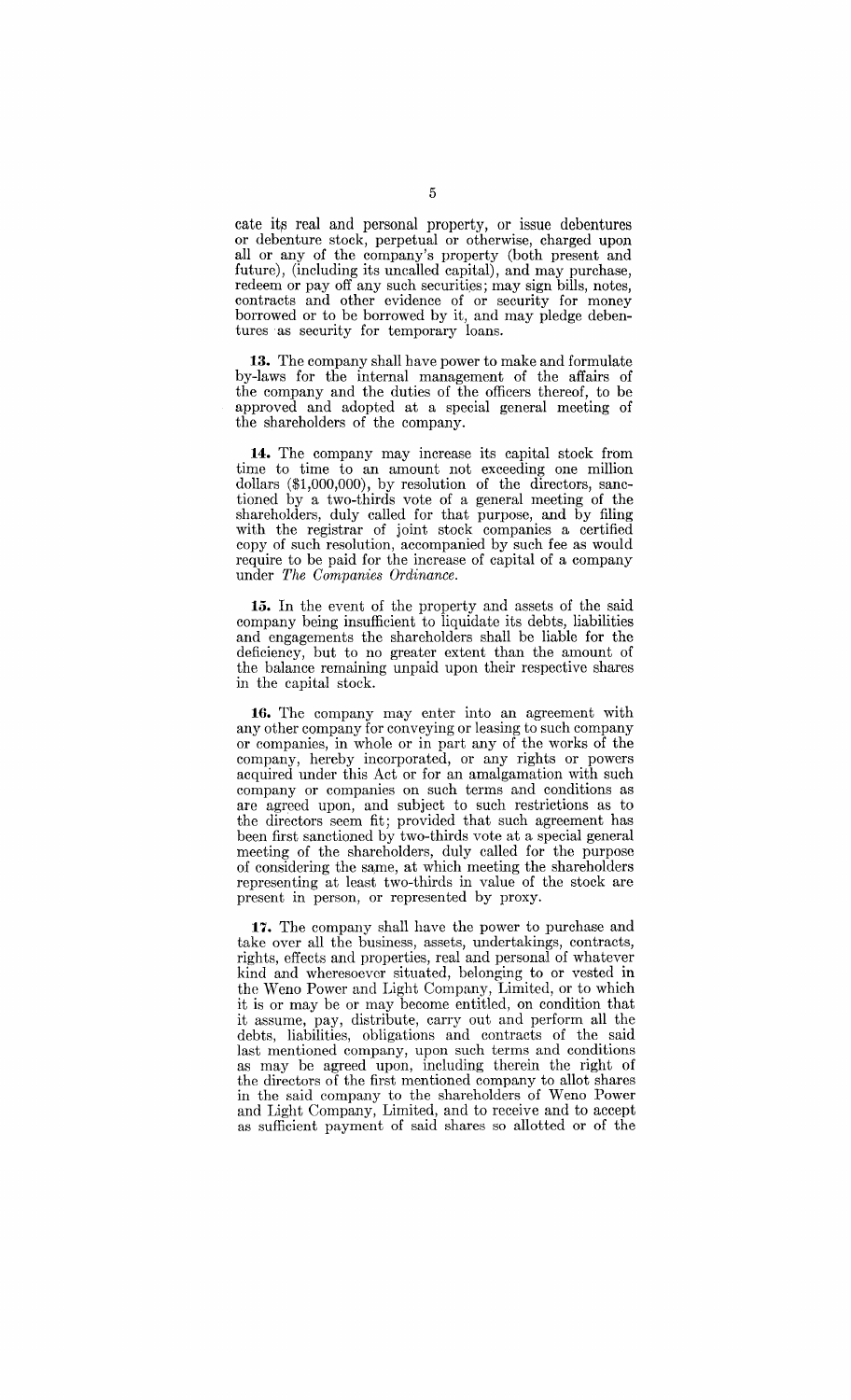call made upon the same the transfer made upon the company by this Act ineorporating all of the rights, title and interests of the said shareholders, of, in and to the said Weno Power and Light Company, Limited, and of, in and to his or their share or shares in the same, or such portion thereof as may be agreed upon, which said last mentioned company was incorporated on the sixteenth day of April, A.D. 1914, to and by virtue of *The Companies Ordinance* of the North-West Territories and amendments thereto, with head office at the City of Calgary.